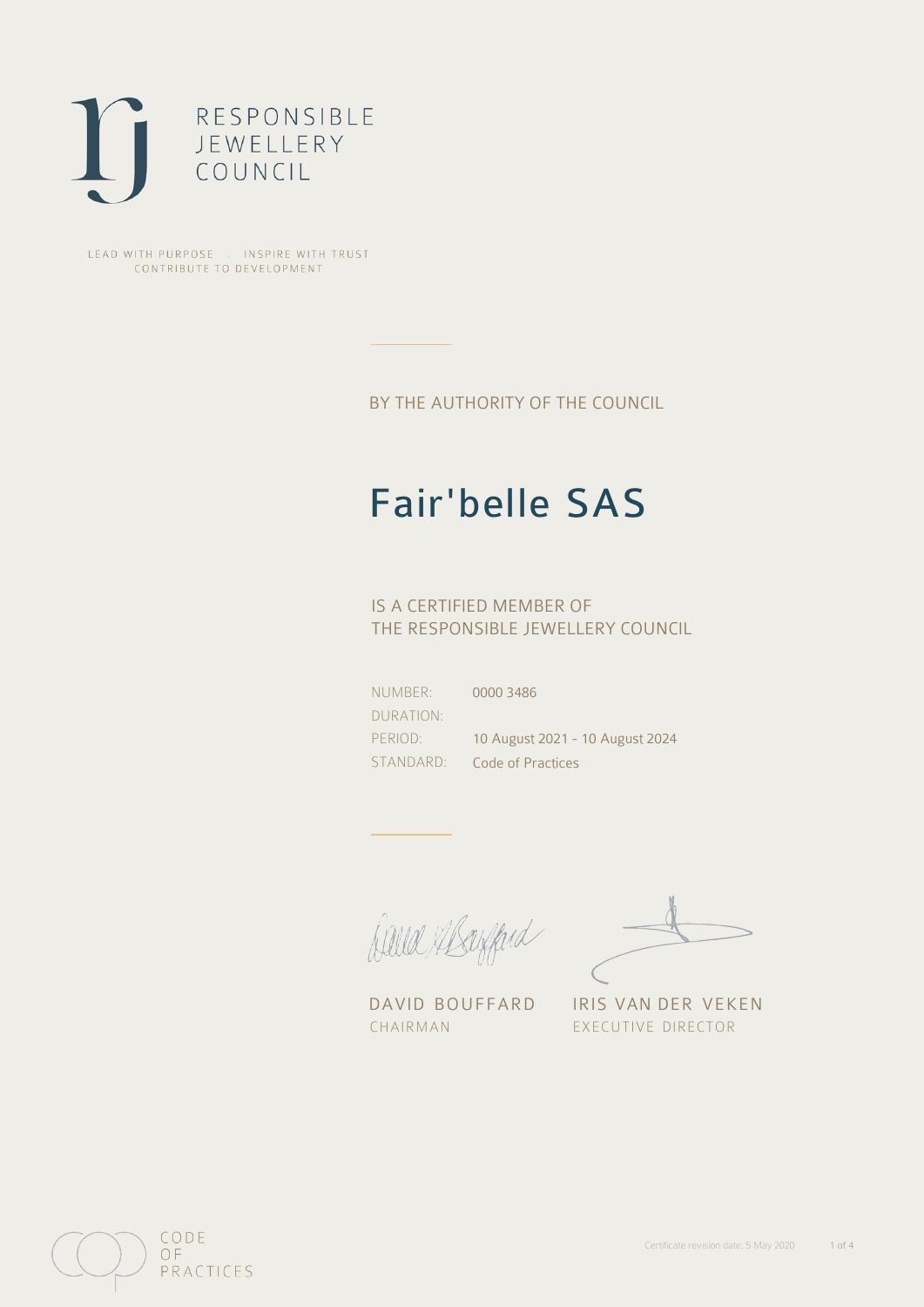

# **CERTIFICATION OVERVIEW**

| <b>MEMBERSHIP</b><br><b>FORUM</b>      | Jewellery and Watch Manufacturer and/or Wholesaler                                                                                                                                                                                                    |  |  |
|----------------------------------------|-------------------------------------------------------------------------------------------------------------------------------------------------------------------------------------------------------------------------------------------------------|--|--|
| <b>AUDIT</b><br><b>DATE</b>            | 01 January 0001                                                                                                                                                                                                                                       |  |  |
| <b>AUDIT</b><br><b>TYPE</b>            |                                                                                                                                                                                                                                                       |  |  |
| <b>APPLICABLE</b><br>STANDARD          | Code of Practices                                                                                                                                                                                                                                     |  |  |
| <b>ACCREDITED</b><br><b>AUDIT FIRM</b> |                                                                                                                                                                                                                                                       |  |  |
| APPLICABLE<br><b>PROVISIONS</b>        | 1. General requirements:<br>2. Responsible supply chains and human rights:<br>3. Labour rights and working conditions:<br>4. Health, Safety and Environment:<br>5. Diamonds, gold and platinum group metal products:<br>6. Responsible mining sector: |  |  |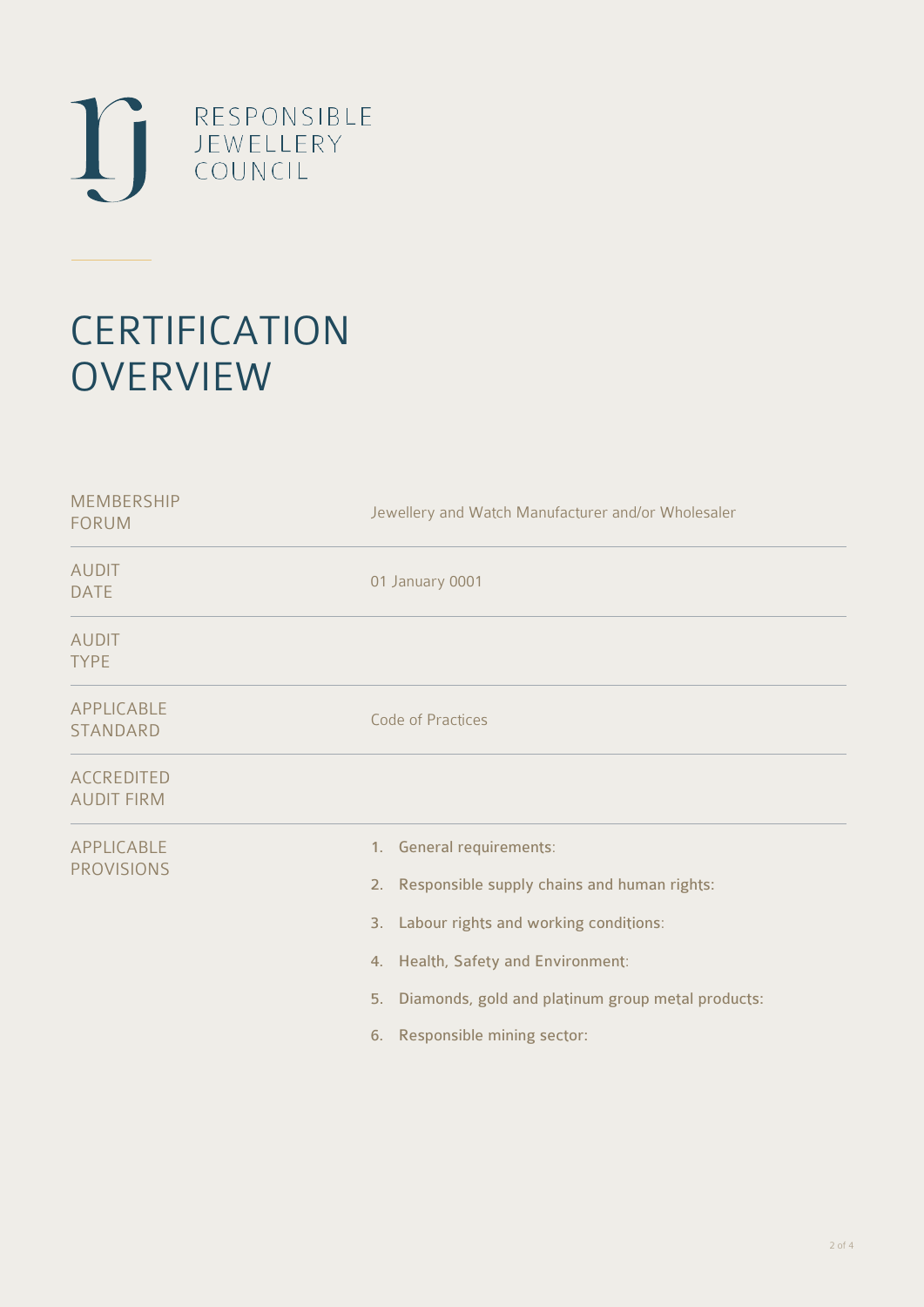### PROVENANCE CLAIMS

| <b>AUDITOR STATEMENT OF</b><br>CONFORMANCE | Based on the scope and findings of the certification audit, the member<br>has demonstrated a conformance level consistent with a:                                                                                                                                                                       |  |  |
|--------------------------------------------|---------------------------------------------------------------------------------------------------------------------------------------------------------------------------------------------------------------------------------------------------------------------------------------------------------|--|--|
|                                            | Certification                                                                                                                                                                                                                                                                                           |  |  |
| <b>NEXT AUDIT TYPE</b>                     | MID-TERM REVIEW (within 12-24 months):                                                                                                                                                                                                                                                                  |  |  |
|                                            | A. Mid-term review NOT required due to:                                                                                                                                                                                                                                                                 |  |  |
|                                            | No anticipated changes to the certification scope during the<br>certification period                                                                                                                                                                                                                    |  |  |
|                                            | <25 full time equivalent personnel                                                                                                                                                                                                                                                                      |  |  |
|                                            | Low risk of non-conformances due to management controls                                                                                                                                                                                                                                                 |  |  |
|                                            | Existence of parallel audits for schemes recognised by RJC                                                                                                                                                                                                                                              |  |  |
|                                            | Existence of rigorous internal audit programs                                                                                                                                                                                                                                                           |  |  |
|                                            | Strong internal controls ensuring effective review and closure<br>of corrective actions for non-conformances                                                                                                                                                                                            |  |  |
|                                            |                                                                                                                                                                                                                                                                                                         |  |  |
|                                            | B. Mid-term review (desktop only) required due to:                                                                                                                                                                                                                                                      |  |  |
|                                            | No impact on conformance levels from any changes to the<br>certification scope                                                                                                                                                                                                                          |  |  |
|                                            | 2 or less minor non-conformances with critical provisions or 4<br>or less minor non-conformances in general identified by the<br>audit (not covered by parallel audits for schemes identified as<br>equivalent to RJC's) for an individual member in the mining<br>sector or a non-mining sector member |  |  |
|                                            | Possibility of remote verification of actions                                                                                                                                                                                                                                                           |  |  |
|                                            | No risk to critical provisions                                                                                                                                                                                                                                                                          |  |  |
|                                            |                                                                                                                                                                                                                                                                                                         |  |  |